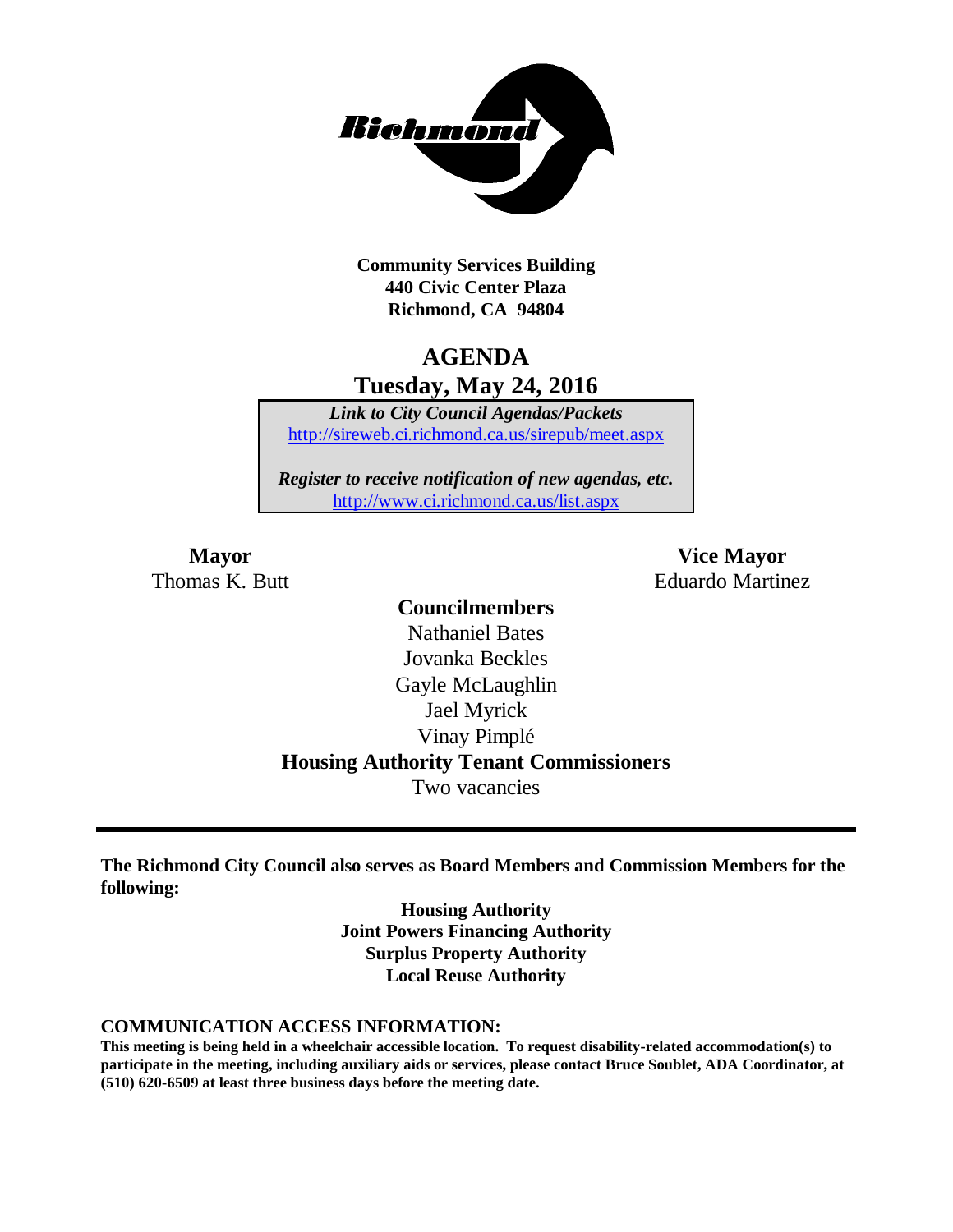# **MEETING PROCEDURES**

The City of Richmond encourages community participation at its City Council meetings and has established procedures that are intended to accommodate public input in a timely and time-sensitive way. As a courtesy to all members of the public who wish to participate in City Council meetings, please observe the following procedures:

**PUBLIC COMMENT ON AGENDA ITEMS:** Anyone who desires to address the City Council on items appearing on the agenda must complete and file a pink speaker's card with the City Clerk **prior** to the City Council's consideration of the item. Once the City Clerk has announced the item, no person shall be permitted to speak on the item other than those persons who have submitted their names to the City Clerk. Your name will be called when the item is announced for discussion. **Each speaker will be allowed TWO (2) MINUTES to address the City Council on NON-PUBLIC HEARING items listed on the agenda.**

**OPEN FORUM FOR PUBLIC COMMENT:** Individuals who would like to address the City Council on matters not listed on the agenda or on items remaining on the consent calendar may do so under Open Forum. All speakers must complete and file a pink speaker's card with the City Clerk **prior** to the commencement of Open Forum. The amount of time allotted to individual speakers shall be determined based on the number of persons requesting to speak during this item. **The time allocation for each speaker will be as follows:** 15 or fewer speakers, a maximum of 2 minutes; 16 to 24 speakers, a maximum of 1 and one-half minutes; and 25 or more speakers, a maximum of 1 minute.

### **SPEAKERS ARE REQUESTED TO OCCUPY THE RESERVED SEATS IN THE FRONT ROW BEHIND THE SPEAKER'S PODIUM AS THEIR NAME IS ANNOUNCED BY THE CITY CLERK.**

**CONSENT CALENDAR:** Consent Calendar items are considered routine and will be enacted, approved or adopted by one motion unless a request for removal for discussion or explanation is received from the audience or the City Council. A member of the audience requesting to remove an item from the Consent Calendar must first complete a speaker's card and discuss the item with a City staff person who has knowledge of the subject material, prior to filing the card with the City Clerk and **prior** to the City Council's consideration of Agenda Review. An item removed from the Consent Calendar may be placed anywhere on the agenda following the City Council's agenda review.

**CONDUCT AT MEETINGS:** Richmond City Council meetings are limited public forums during which the City strives to provide an open, safe atmosphere and promote robust public debate. Members of the public, however, must comply with state law, as well as the City's laws and procedures and may not actually disrupt the orderly conduct of these meetings. The public, for example, may not shout or use amplifying devices, must submit comment cards and speak during their allotted time, may not create a physical disturbance, may not speak on matters unrelated to issues within the jurisdiction of the City Council or the agenda item at hand, and may not cause immediate threats to public safety.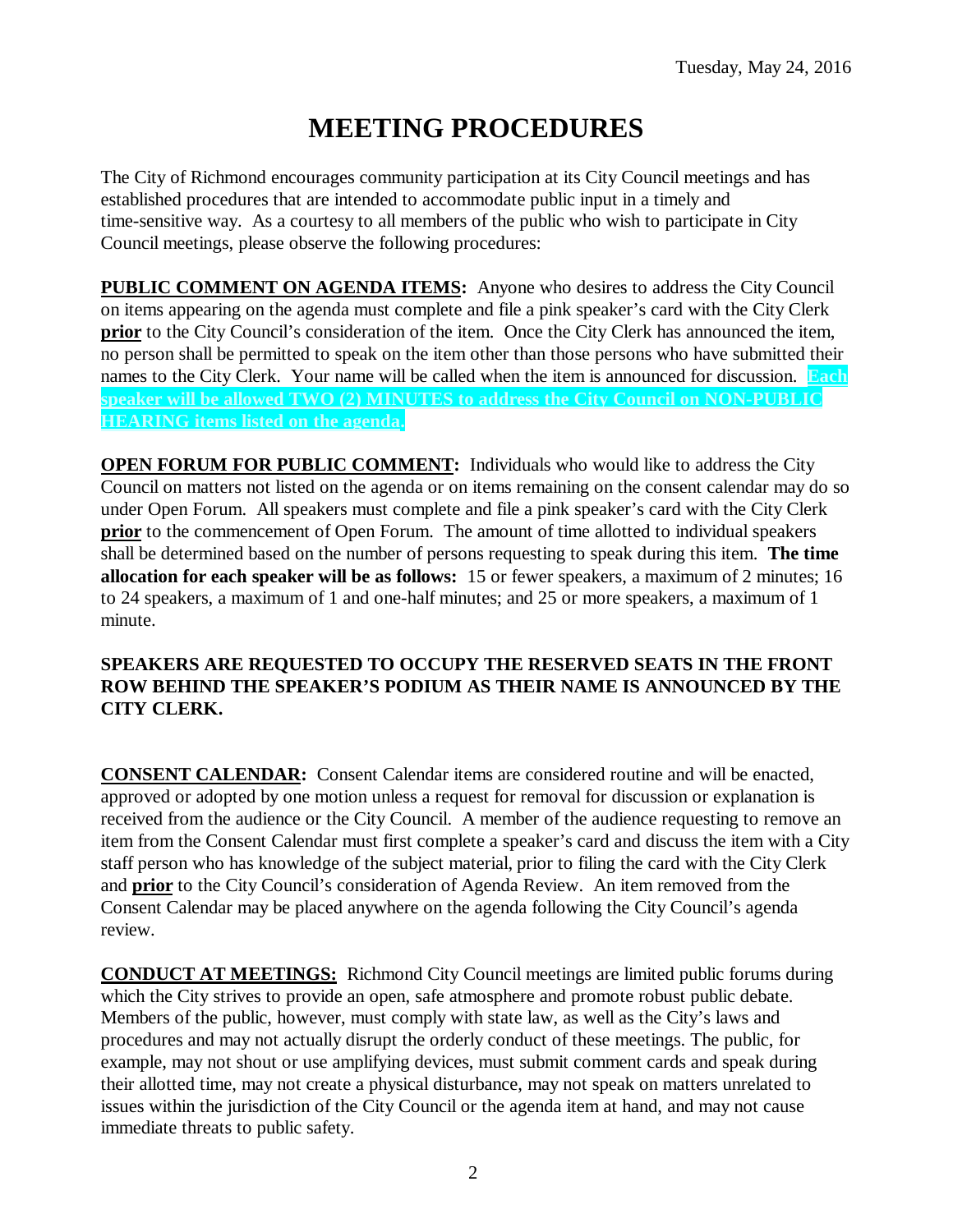**CITY HARASSMENT POLICY:** The City invites public comment and critique about its operations, including comment about the performance of its public officials and employees, at the public meetings of the City Council and boards and commissions. However, discriminatory or harassing comments about or in the presence of City employees, even comments by third parties, may create a hostile work environment, if severe or pervasive. The City prohibits harassment against an applicant, employee, or contractor on the basis of race, religious creed, color, national origin, ancestry, physical disability, medical condition, mental disability, marital status, sex (including pregnancy, childbirth, and related medical conditions), sexual orientation, gender identity, age or veteran status, or any other characteristic protected by federal, state or local law. In order to acknowledge the public's right to comment on City operations at public meetings, which could include comments that violate the City's harassment policy if such comments do not cause an actual disruption under the Council Rules and Procedures, while taking reasonable steps to protect City employees from discrimination and harassment, City Boards and Commissions shall adhere to the following procedures. If any person makes a harassing remark at a public meeting that violates the above City policy prohibiting harassment, the presiding officer of the meeting may, at the conclusion of the speaker's remarks and allotted time: (a) remind the public that the City's Policy Regarding Harassment of its Employees is contained in the written posted agenda; and (b) state that comments in violation of City policy are not condoned by the City and will play no role in City decisions. If any person makes a harassing remark at a public meeting that violates the above City policy, any City employee in the room who is offended by remarks violating the City's policy is excused from attendance at the meeting. No City employee is compelled to remain in attendance where it appears likely that speakers will make further harassing comments. If an employee leaves a City meeting for this reason, the presiding officer may send a designee to notify any offended employee who has left the meeting when those comments are likely concluded so that the employee may return to the meeting. The presiding officer may remind an employee or any council or board or commission member that he or she may leave the meeting if a remark violating the City's harassment policy is made. These procedures supplement the Council Rules and Procedures relating to disruption of orderly conduct at Council meetings.

Any law enforcement officer on duty or whose service is commanded by the presiding officer shall be Sergeant-at-Arms of the Council meetings. He/she, or they, shall carry out all orders and instructions given by the presiding officer for the purpose of maintaining order and decorum at the Council meetings (City Council Rules of Procedure and Order Section III F, RMC Section 2.12.030).

**\*\*\*\*\*\*\*\*\*\*\*\*\*\*\*\*\*\*\*\*\*\*\*\*\*\*\*\*\*\*\*\*\*\*\*\*\*\*\*\*\*\*\*\*\*\*\*\*\*\*\*\*\*\*\*\*\*\***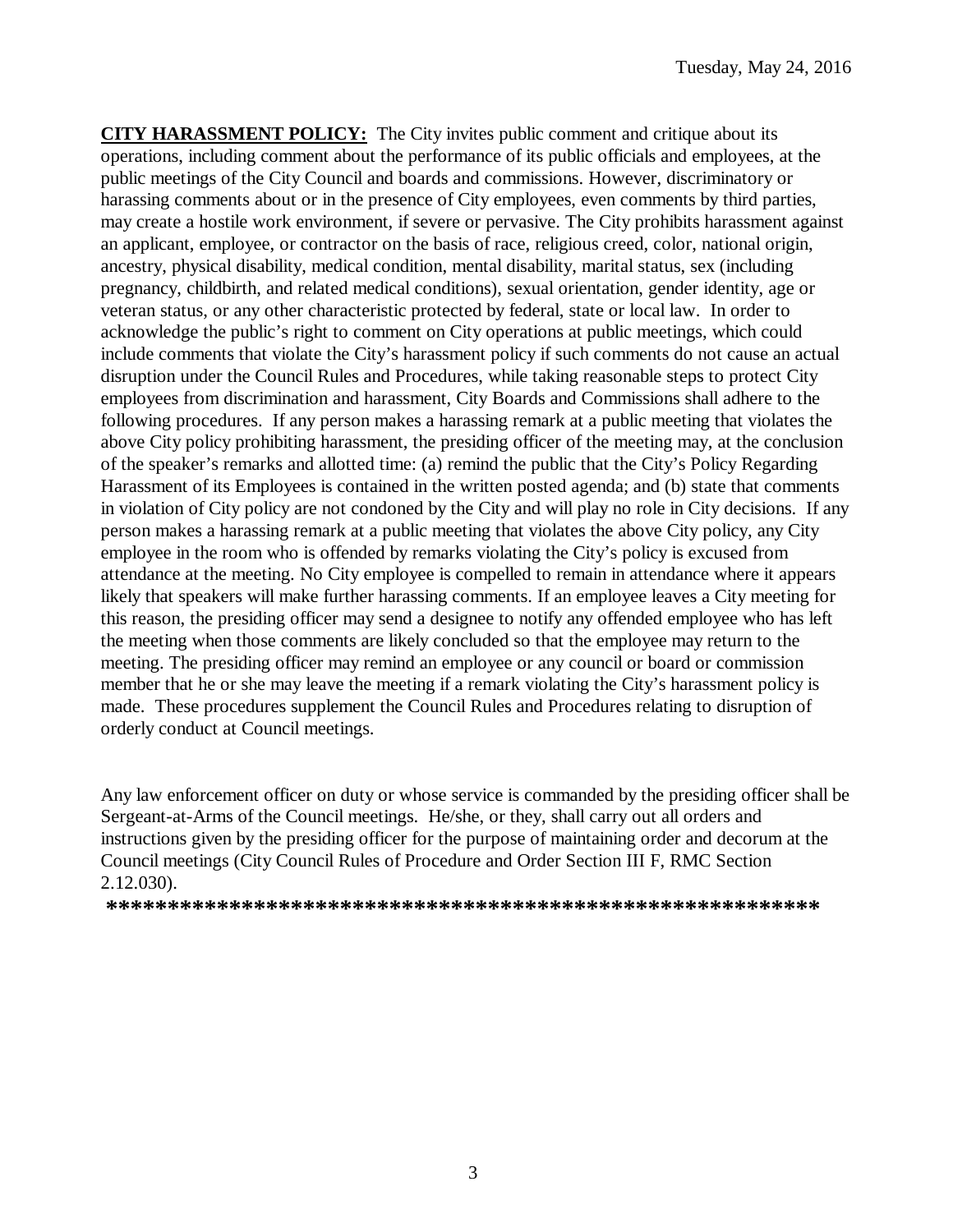# **OPEN SESSION TO HEAR PUBLIC COMMENT ON CLOSED SESSION ITEMS**

6:00 p.m.

### **A. ROLL CALL**

### **B. PUBLIC COMMENT**

#### **C. ADJOURN TO CLOSED SESSION**

# **CLOSED SESSION**

Shimada Room of the Community Services Building

#### **A. CITY COUNCIL**

**A-1.** CONFERENCE WITH LABOR NEGOTIATORS (Government Code Section 54957.6):

> Agency designated representatives: Bill Lindsay, Lisa Stephenson, Jack Hughes, Todd Simonson, Belinda Warner, and Bruce Soublet. Employee organizations: Service Employees International Union (SEIU, Local 1021); International Federation of Professional and Technical Employees (Local 21); Richmond Police Officers Association (RPOA); Richmond Police Management Association (RPMA); Richmond International Association of Firefighters (IAFF, Local 188); and Richmond Fire Management Association (RFMA).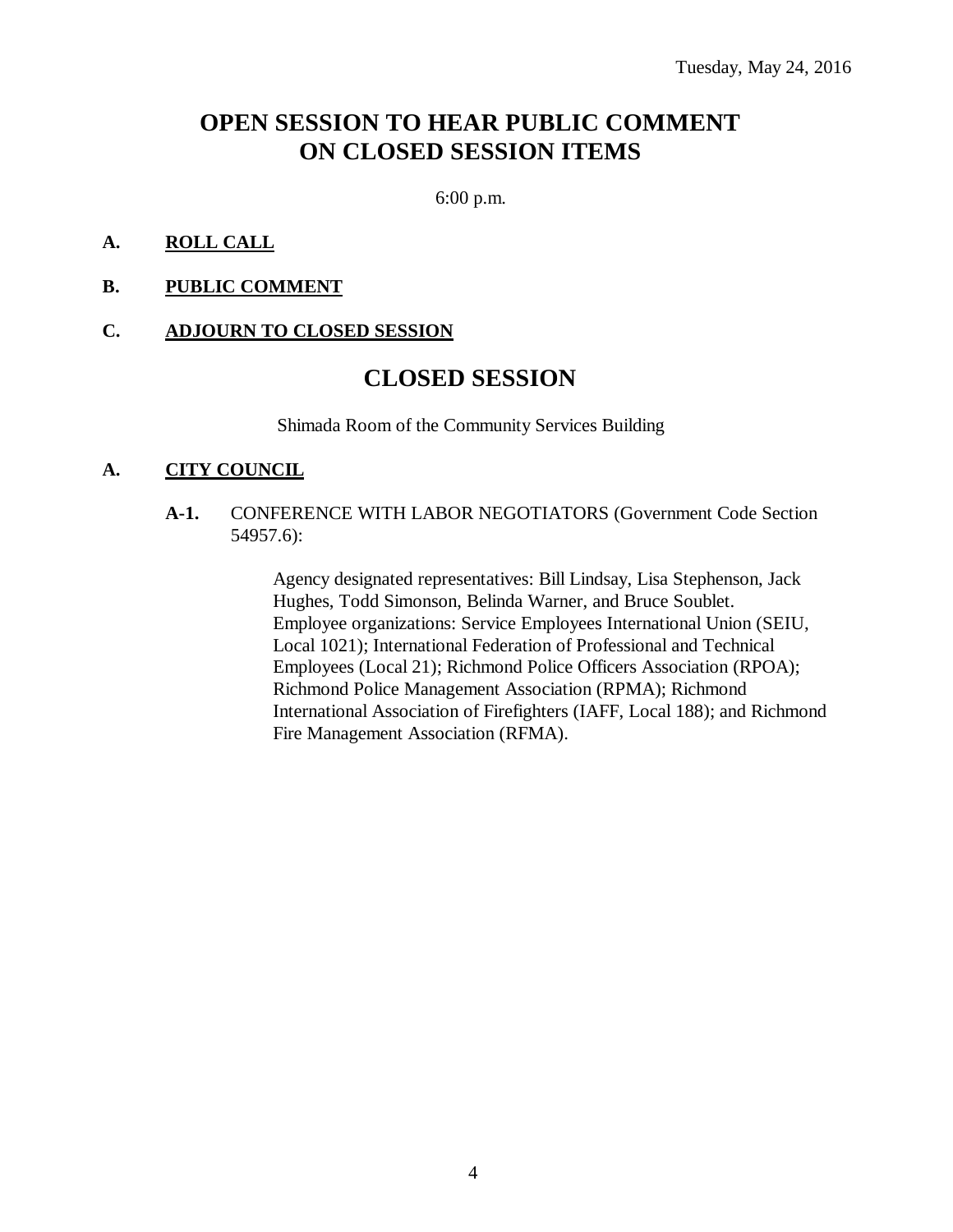# **REGULAR MEETING OF THE RICHMOND CITY COUNCIL**

6:30 p.m.

### **A. PLEDGE TO THE FLAG**

- **B. ROLL CALL**
- **C. STATEMENT OF CONFLICT OF INTEREST**
- **D. AGENDA REVIEW**

### **E. PRESENTATIONS, PROCLAMATIONS, AND COMMENDATIONS**

- **E-1.** PRESENTATION of the first place winners of the 2016 Junior Fire Chief Program - Mayor Tom Butt (620-6503) and Fire Department (Fire Chief Adrian Sheppard 307-8041).
- **E-2.** PRESENTATION of certificates to the Richmond Crime Prevention TECHS All-Stars Reading Is Fun Book Club students - Office of the Mayor (Mayor Tom Butt 620-6503).
- **E-3.** PROCLAMATION declaring June 2016 as Diversity Celebration Month and fly the flags of Juneteenth, Native American Pow Wow, and the Rainbow Flag the entire month of June - Mayor Tom Butt (620-6503) and Councilmembers Jovanka Beckles and Jael Myrick (620-6568).
- **E-4.** PROCLAMATION to Arnold Dimas, Richmond High School senior and Gates Millennium Scholar - Mayor Tom Butt (620-6503) and Councilmember Vinay Pimple (412-2050).
- **E-5.** ANNOUNCE City of Richmond Board and Commission vacancies as of May 24, 2016, and ask that interested residents send applications to the City Clerk - Office of the Mayor (Mayor Tom Butt 620-6503).

### **F. REPORT FROM THE CITY ATTORNEY OF FINAL DECISIONS MADE DURING CLOSED SESSION**

## **G. REPORT FROM THE CITY MANAGER**

### **H. OPEN FORUM FOR PUBLIC COMMENT**